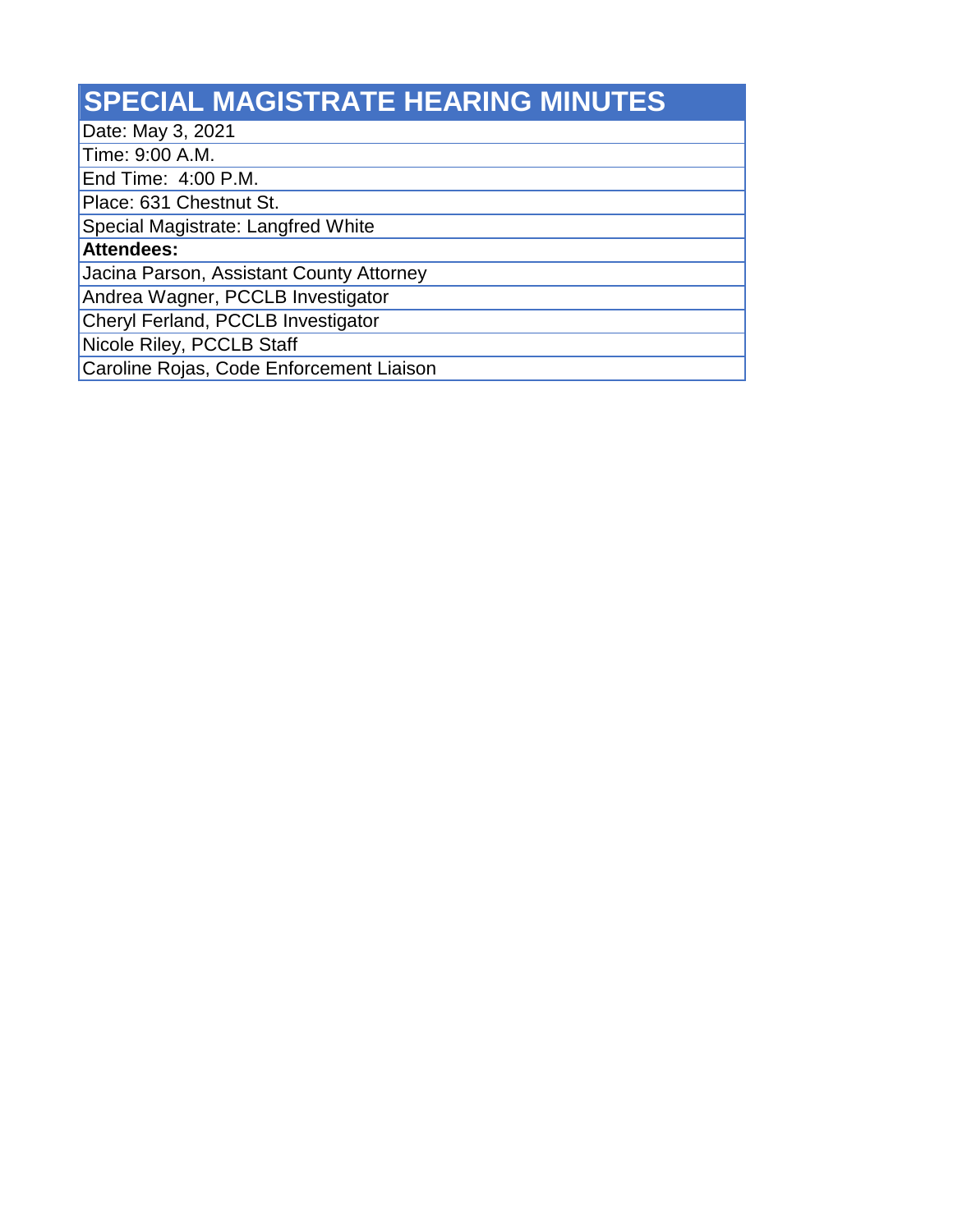| <b>Contested</b><br>Case # | Presented<br>by | PCCLB vs.               | <b>Attorney</b>       | Witness(es) | <b>Verdict</b>   | Fine     |
|----------------------------|-----------------|-------------------------|-----------------------|-------------|------------------|----------|
| C21-150                    | AW              | SAMUEL EDWIN HARRIS     |                       |             | <b>GUILTY</b>    | \$631.10 |
| C21-136                    | AS/CF           | RONALD CALABRESE        | MICHAEL STEFFEN, ESQ. |             | <b>GUILTY</b>    | \$529.58 |
| C21-137                    | AS/CF           | RONALD CALABRESE        | MICHAEL STEFFEN, ESQ. |             | <b>GUILTY</b>    | \$529.58 |
| C21-138                    | AS/CF           | <b>RONALD CALABRESE</b> | MICHAEL STEFFEN, ESQ. |             | <b>GUILTY</b>    | \$529.58 |
| C21-139                    | AS/CF           | RONALD CALABRESE        | MICHAEL STEFFEN, ESQ. |             | <b>GUILTY</b>    | \$529.58 |
| C21-140                    | AS/CF           | RONALD CALABRESE        | MICHAEL STEFFEN, ESQ. |             | <b>GUILTY</b>    | \$529.58 |
| C21-141                    | AS/CF           | RONALD CALABRESE        | MICHAEL STEFFEN, ESQ. |             | <b>GUILTY</b>    | \$529.60 |
| C20-1017                   | AS              | <b>GINA PEARL SOLOW</b> | IRA BAKER, ESQ.       |             | <b>DISMISSED</b> |          |
| C20-1018                   | AS              | <b>GINA PEARL SOLOW</b> | IRA BAKER, ESQ.       |             | <b>DISMISSED</b> |          |
| C20-1019                   | AS              | <b>GINA PEARL SOLOW</b> | IRA BAKER, ESQ.       |             | <b>DISMISSED</b> |          |